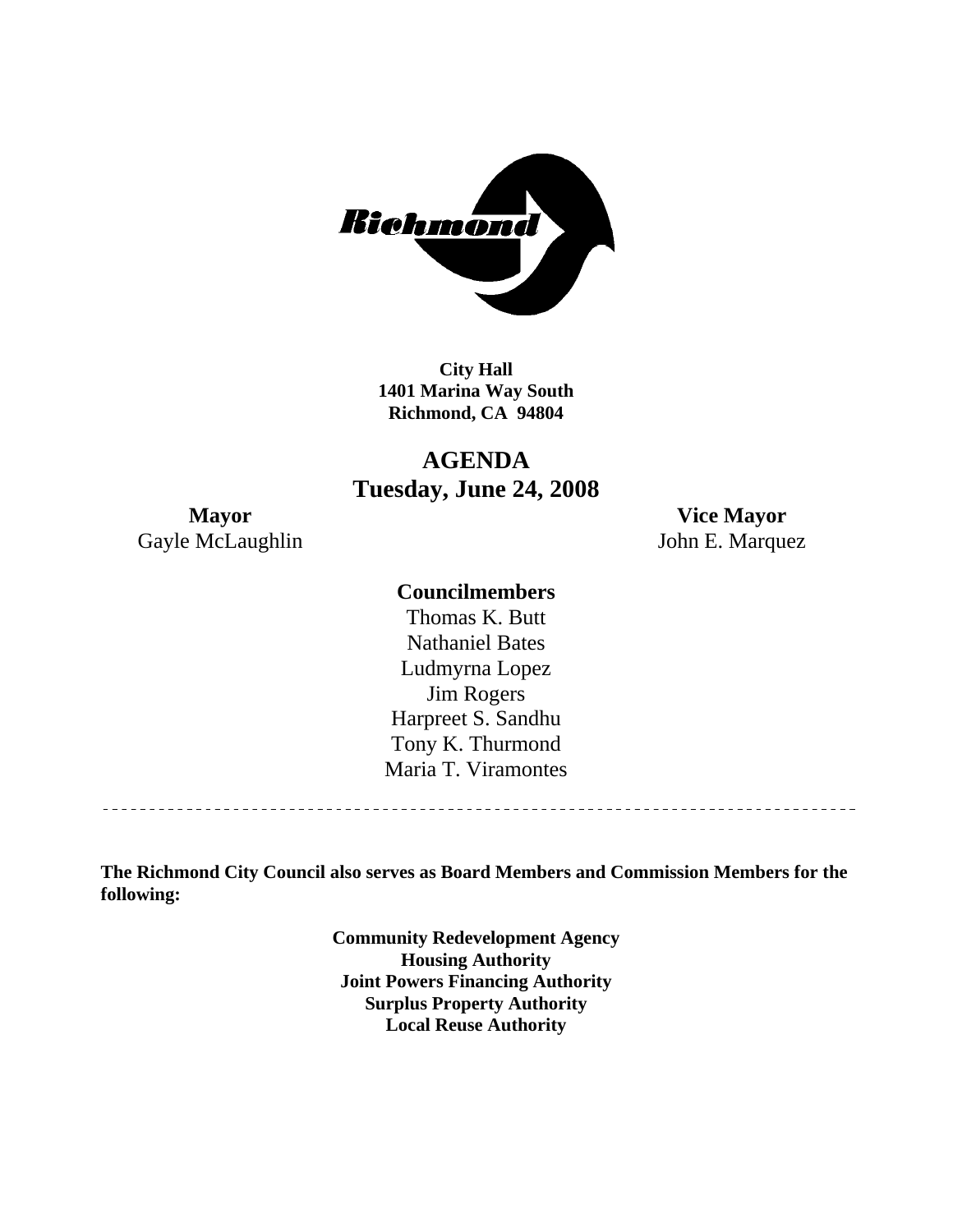# **MEETING PROCEDURES**

The City of Richmond encourages community participation at its City Council meetings and has established procedures that are intended to accommodate public input in a timely and time-sensitive way. As a courtesy to all members of the public who wish to participate in City Council meetings, please observe the following procedures:

**PUBLIC COMMENT ON AGENDA ITEMS:** Anyone who desires to address the City Council on items appearing on the agenda must complete and file a pink speaker's card with the City Clerk **prior** to the City Council's consideration of the item. Once the City Clerk has announced the item and discussion has commenced, no person shall be permitted to speak on the item other than those persons who have submitted their names to the City Clerk. Your name will be called when the item is announced for discussion. **Each speaker will be allowed TWO (2) MINUTES to address the City Council on NON-PUBLIC HEARING items listed on the agenda.** 

**OPEN FORUM FOR PUBLIC COMMENT:** Individuals who would like to address the City Council on matters not listed on the agenda or on **Presentations, Proclamations and Commendations, Report from the City Attorney, or Reports of Officers** may do so under Open Forum. All speakers must complete and file a pink speaker's card with the City Clerk **prior** to the commencement of Open Forum. **The amount of time allotted to individual speakers shall be determined based on the number of persons requesting to speak during this item. The time allocation for each speaker will be as follows: 15 or fewer speakers, a maximum of 2 minutes; 16 to 24 speakers, a maximum of 1 and one-half minutes; and 25 or more speakers, a maximum of 1 minute.** 

### **SPEAKERS ARE REQUESTED TO OCCUPY THE RESERVED SEATS IN THE FRONT ROW BEHIND THE SPEAKER'S PODIUM AS THEIR NAME IS ANNOUNCED BY THE CITY CLERK.**

**CONSENT CALENDAR:** Consent Calendar items are considered routine and will be enacted, approved or adopted by one motion unless a request for removal for discussion or explanation is received from the audience or the City Council. A member of the audience requesting to remove an item from the Consent Calendar must complete and file a speaker's card with the City Clerk **prior to the City Council's consideration of Item C, Agenda Review.** An item removed from the Consent Calendar may be placed anywhere on the agenda following the City Council's agenda review.

*The City Council's adopted Rules of Procedure recognize that debate on policy is healthy; debate on personalities is not. The Chairperson has the right and obligation to cut off discussion that is too personal, too loud, or too crude.* 

**\*\*\*\*\*\*\*\*\*\*\*\*\*\*\*\*\*\*\*\*\*\*\*\*\*\*\*\*\*\*\*\*\*\*\*\*\*\*\*\*\*\*\*\*\*\*\*\*\*\*\*\*\*\*\*\*\*\***

# **Evening Open Session**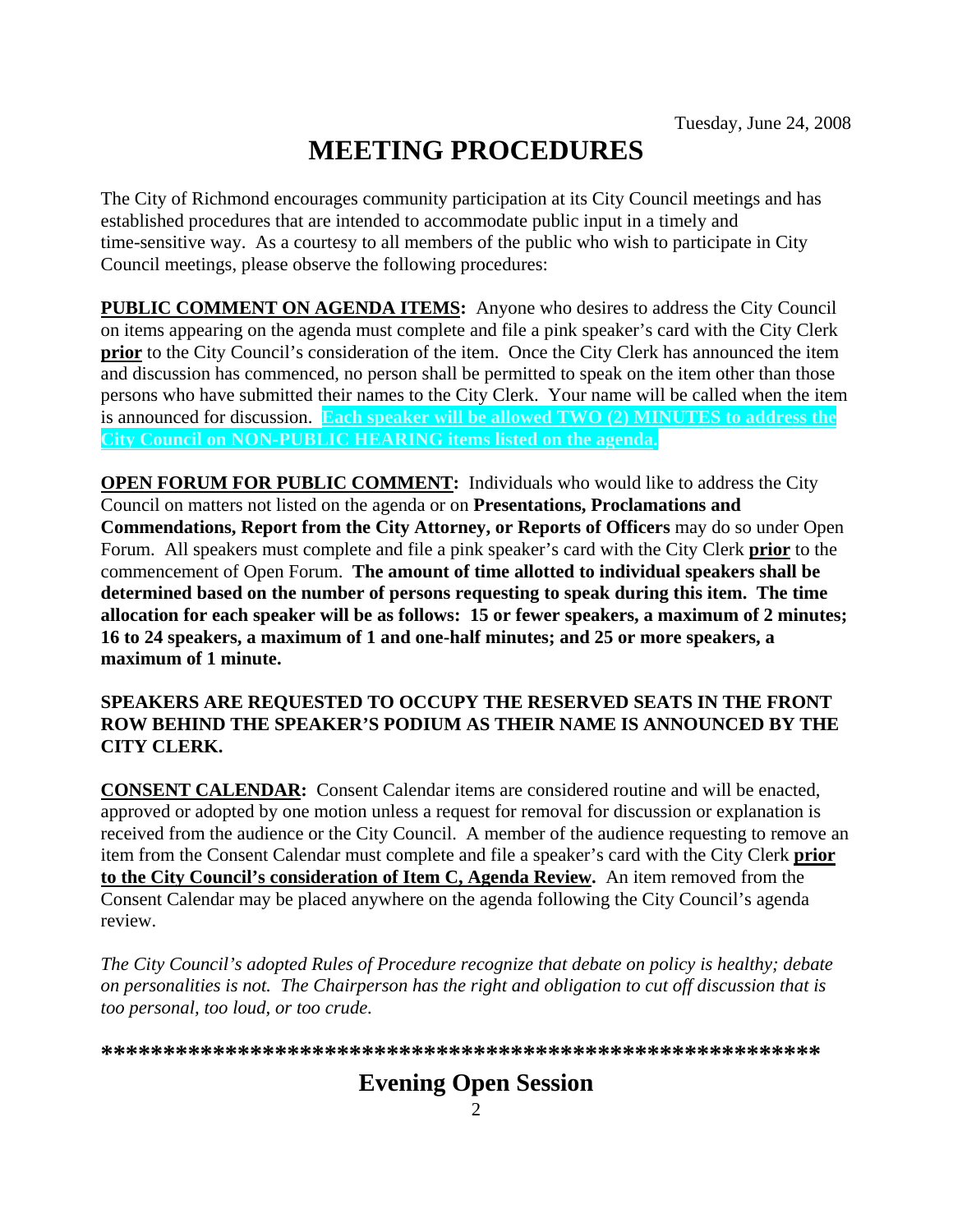5:30 p.m.

# **A. ROLL CALL**

# **B. PUBLIC COMMENT**

# **C. ADJOURN TO CLOSED SESSION**

# **Closed Session**

Shimada Room of City Hall

# **A. CITY COUNCIL**

 **A-1.** CONFERENCE WITH LEGAL COUNSEL - EXISTING LITIGATION (Subdivision [a] of Government Code Section 54956.9):

Richmond Residents for Responsible Antenna Placement vs. City of Richmond, et al.

 **A-2.** CONFERENCE WITH LABOR NEGOTIATORS (Government Code Section 54957.6):

City Designated Representative(s): Bill Lindsay, Leslie Knight, Lisa Stephenson, and Bruce Soublet Employee Organization or unrepresented employee(s): Local 21 and Local 1021 Retiree Medical Negotiations

City Designated Representative(s): Bill Lindsay, Leslie Knight, Lisa Stephenson, Bruce Soublet, and Chris Magnus Counsel: Jack Hughes, Liebert Cassidy Whitmore Employee Organization or unrepresented employee(s): Richmond Police Officers' Association (RPOA), and Richmond Police Management Association (RPMA)

**\*\*\*\*\*\*\*\*\*\*\*\*\*\*\*\*\*\*\*\*\*\*\*\*\*\*\*\*\*\*\*\*\*\*\*\*\*\*\*\*\*\*\*\*\*\*\*\*\*\*\*\*\*\*\*\*\*\*\*\*** 

# **CITY COUNCIL**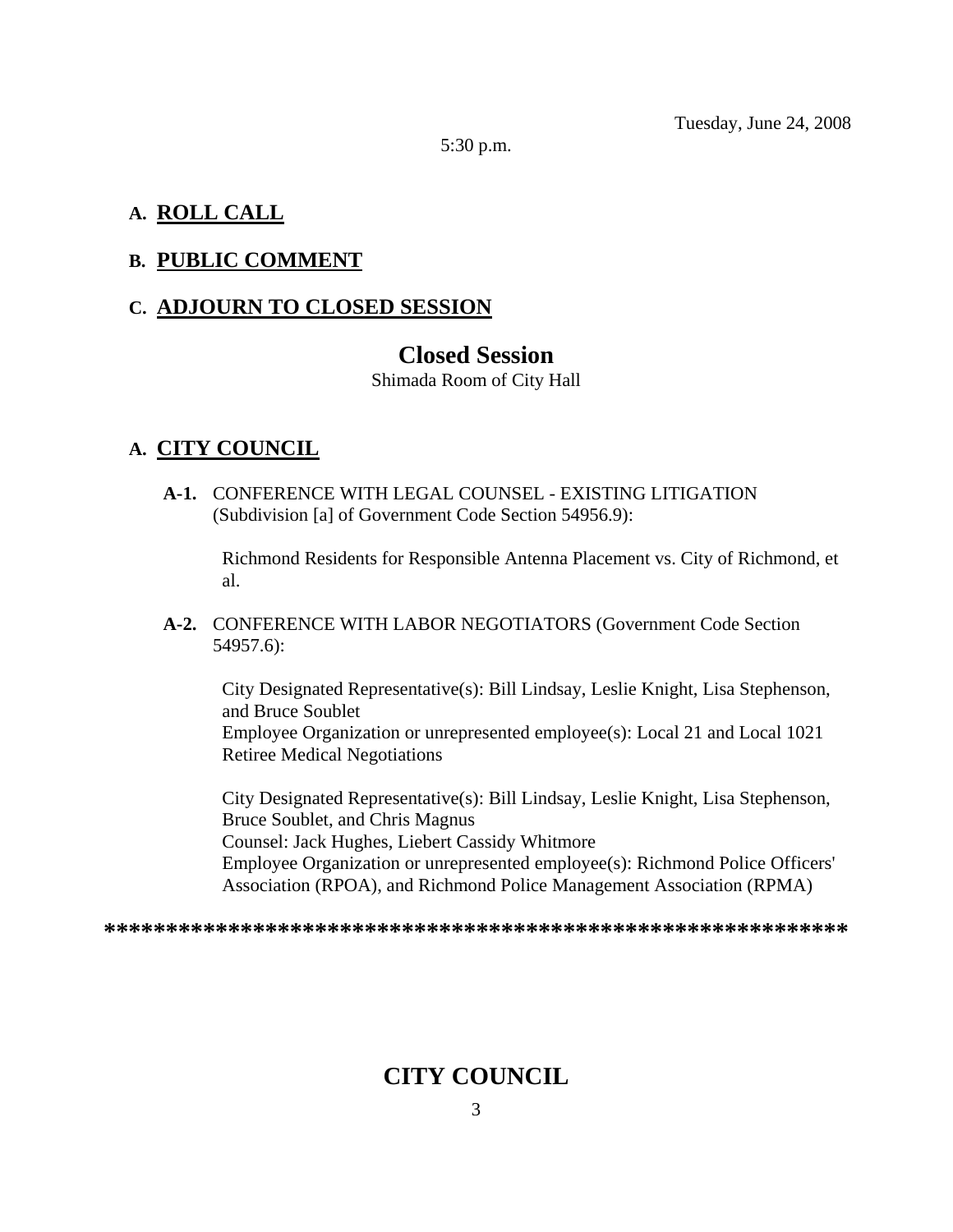7:00 p.m.

#### **PLEDGE TO THE FLAG**

# **A. ROLL CALL**

#### **B. STATEMENT OF CONFLICT OF INTEREST**

#### **C. AGENDA REVIEW**

#### **D. PRESENTATIONS, PROCLAMATIONS, AND COMMENDATIONS**

- **D-1.** Acknowledge 10 Richmond residents, nine of whom attend Kennedy High School and one of whom attends Hercules High School, who were selected through a competitive application process to receive the Civic Center Public Summer Youth Program Scholarships to the Academy of Art University, San Francisco and acknowledge the educators who assisted these students - City Manager's Office and Richmond Community Redevelopment Agency (Bill Lindsay/Steve Duran 620- 6511/307-8140).
- **D-2.** Presentation of a S.A.T. scholarship to Ethan Hauser, a graduate of El Cerrito High School, and Trayona Williams, a graduate of Berkeley High School, sponsored by Ivy West Educational Services, Inc., the Friends of the Richmond Public Library, Ms. Jodi Lines, and the Richmond Public Library - Library & Cultural Services (Monique A. le Conge 620-6951).
- **D-3.** Proclamation recognizing Charonda Williams, Olympic Track & Field Candidate for 2008 - Councilmember Bates (620-6581).
- **D-4.** Proclamation recognizing the assistance of the California Highway Patrol in the City of Richmond - Councilmember Bates and Mayor McLaughlin (620-6581/620-6503).
- **D-5.** Proclamation recognizing the week beginning June 30, 2008, as National Clean Beaches Week and honoring the Richmond Shoreline Citizen Response (RSCR) - Mayor McLaughlin (620-6503).
- **D-6.** Proclamation honoring the life and legacy of Rae Louise Hayward, first lady of The Art of Living Black Exhibition - Mayor McLaughlin (620-6503).

# **E. REPORT FROM THE CITY ATTORNEY OF FINAL DECISIONS MADE AND NON-CONFIDENTIAL DISCUSSIONS HELD DURING**